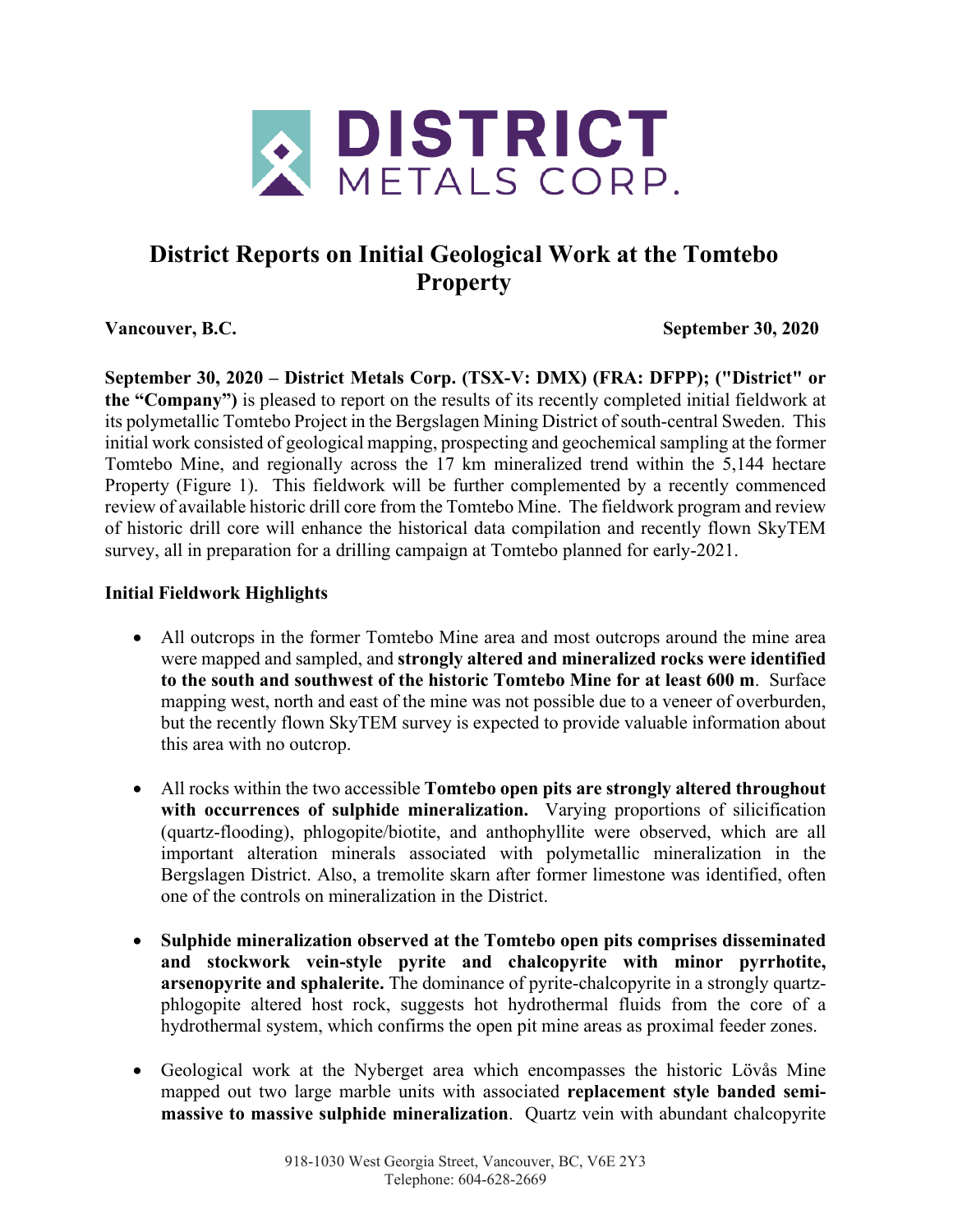from a historic showing was also identified, which is interpreted as distal to massive sulphide mineralization or epigenetic mineralization.

• Regional geological work at the Kvistaberget area identified several mineral occurrences consisting of small pits and underground workings where quartz-chalcopyrite veins were mined.

Garrett Ainsworth, CEO of District, commented: "Our preliminary geological work at the former Tomtebo Mine and regionally across the Tomtebo Property has provided us with valuable information that is being integrated with existing historical data and our recently flown SkyTEM survey to generate an even more robust understanding of the geologic package on the Property. Surface mapping of the open pits at the Tomtebo Mine has provided geological data that correlates well with the historic drill data, and provides additional confidence in the orientation of structures and mineralization at the Tomtebo Mine. Also, geological work on several regional areas within the Property identified and confirmed important indicators that have enhanced the possibility of discovering additional polymetallic mineralization."

### **Fieldwork at Historic Tomtebo Mine**

The objective of ongoing geological work at the historic Tomtebo Mine is to identify the rock types and the hydrothermal alteration pattern that hosts the copper-gold and silver-zinc-lead mineralization, interpret the structural geometry of the rock units, and determine relationships between the mineralization and the stratigraphy and structure. The data and subsequent interpretations, combined with evaluation of the historical drill data, interpretation of the conductive and magnetic data from the recently flown SkyTEM survey, and ongoing 3D modeling of the mineralized zones at the Tomtebo Mine will form the basis for defining priority drill targets.

Mineralization at the Tomtebo Mine is within strongly altered felsic volcanic rocks, which are most likely stratified felsic volcanic ash sandstone-siltstone. An altered limestone bed (altered to tremolite skarn) up to one meter thick occurs in the east wall of the southernmost open pit. The mine workings (and likely mineralization) appear to be discordant to both the bedding and the foliation. Confirmation on the orientation of mineralization will be crucial for drill targeting, and **the presence of tremolite skarn is significant given this unit's relevance to other large polymetallic deposits in the Bergslagen Mining District.** 

Mineralogical layering and early foliation are observed locally throughout the Tomtebo Mine area, and are defined by bands of varying quartz and phlogopite content and trains of andalusite porphyroblasts. This layering shows a consistent northwest to southeast orientation, and a moderate dip to the southwest. An overprinting foliation shows a consistent east-west orientation and sub-vertical dip. The structural data suggests that the Tomtebo Mine area is on the western limb of an antiform that plunges moderately to the west-southwest. This structural data obtained from surface mapping correlates well with the 3D modeling of the mineralized zones at depth where frequent structural measurements were historically recorded from the -200 m exploration drift.

Rock samples have been sent to ALS Geochemistry in Malå, Sweden for multi-element analysis. Whole rock geochemical samples were recovered to quantify the alteration intensity and assist with the interpretation of the protolith lithologies.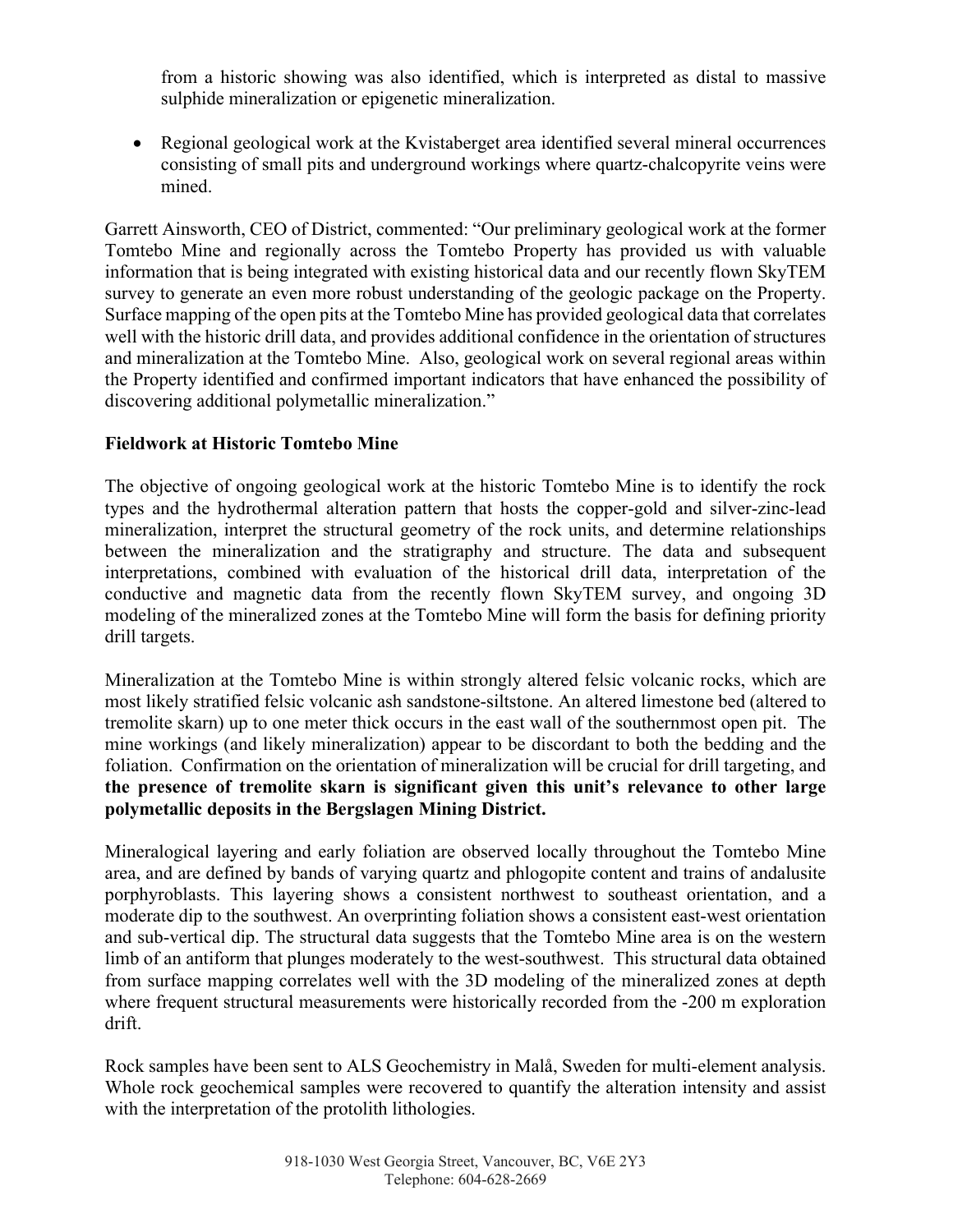#### **Regional Fieldwork**

The regional fieldwork focused on known polymetallic mineral occurrences, preliminary SkyTEM conductive and magnetic anomalies, and outcrop exposures. Much of the Tomtebo Property has a thin veneer of overburden, so mineral occurrences at the historic Lövås Mine within the Nyberget area and the Kvistaberget area were the main focal points of the regional fieldwork.

The historic mineral occurrences within Nyberget revealed that most of the sulphide mineralization present isrelated to carbonate replacement within the marble units. Several marble units were identified with two large marble units containing sulphide mineralization in the form of banded semi-massive to massive sulphides. **Confirmation of these mineralized marble horizons is important given their spatial relationship to significant polymetallic mineralization in the Bergslagen Mining District.** Additionally, quartz veins with abundant chalcopyrite were also identified around historical mine workings, and are interpreted as distal to massive sulphide mineralization or epigenetic mineralization.

At the Kvistaberget area an approximate northeast trending felsic and mafic volcanic sequence was observed. Both the felsic and mafic units are at least partly extrusive in nature and in the case of the mafic volcanics represent fire fountains proximal to a vent. **This observation is important as these specific rocks are often closely spatially associated with significant polymetallic mineralization in the Bergslagen** Mining District and elsewhere, as the metal bearing fluids often use the same or parallel structures as the mafic magmas. Quartz-chalcopyrite veins of a similar nature to Nyberget were also identified at Kvistaberget.

Several outcrops and historic showing were visited at the Källberget area, which revealed two outcrops with semi-massive to massive pyrrhotite-dominated sulphide mineralization with associated strong alteration. The southernmost outcrop is related to a contact between laminated felsic rocks and more mafic units, whereas the northeastern showing exhibits distinct skarn alteration.

The lithologies mapped at the Uvberget area are dominated by banded, clastic felsic volcanic rocks striking approximately northeast. A locally well-developed foliation of more than 45 degrees to the bedding was observed, which suggests a possible location close to a fold hinge. Mapping found indications of an extrusive origin of the basalts (possible pillow basalts), as well as possible small fragments indicating a clastic extrusive setting. Finally, two large, angular boulders of impure marble observed in the area might indicate the presence of another unmapped marble horizon further to the north or northwest.

Rock samples have been sent to ALS Geochemistry in Malå, Sweden for multi-element analysis.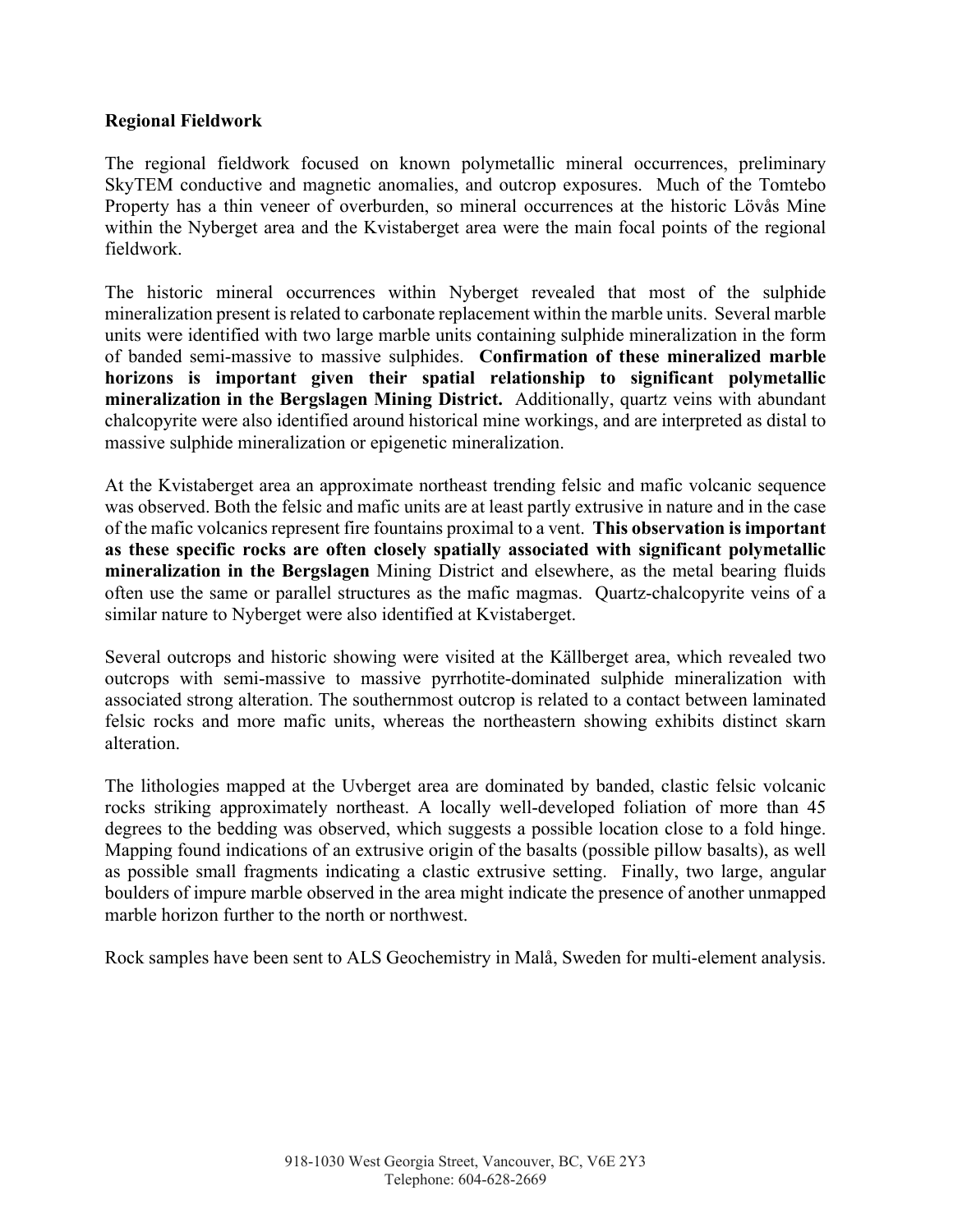

**Figure 1: Geological Work Areas on the Tomtebo Property**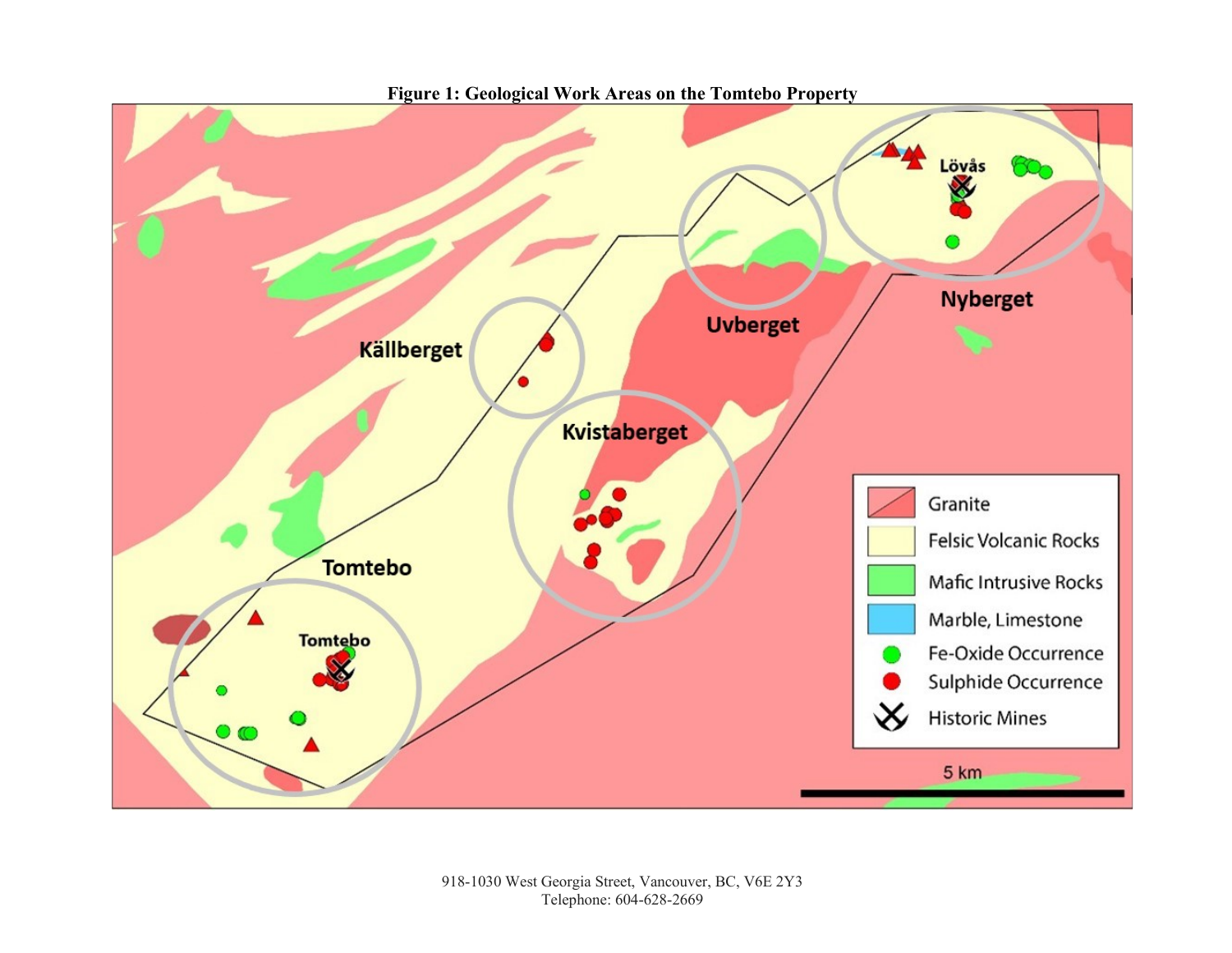#### **Technical Information**

All scientific and technical information in this news release has been prepared by, or approved by Garrett Ainsworth, PGeo, President and CEO of the Company. Mr. Ainsworth is a qualified person for the purposes of National Instrument 43-101 - *Standards of Disclosure for Mineral Projects.*

Mr. Ainsworth has not verified any of the information regarding any of the properties or projects referred to herein other than the Tomtebo Property. Mineralization on any other properties referred to herein is not necessarily indicative of mineralization on the Tomtebo Property.

The data disclosed in this news release related to drilling results is historical in nature. District has not undertaken any independent investigation of the sampling nor has it independently analyzed the results of the historical exploration work in order to verify the results. District considers these historical drill results relevant as the Company will use this data as a guide to plan future exploration programs. The Company's future exploration work will include verification of the data through drilling.

#### **About District Metals Corp.**

District Metals Corp. is led by industry professionals with a track record of success in the mining industry. The Company's mandate is to seek out, explore, and develop prospective mineral properties through a disciplined science-based approach to create shareholder value and benefit other stakeholders.

The advanced exploration stage Tomtebo Property is located in the Bergslagen Mining District of south-central Sweden is the Company's main focus. Tomtebo comprises 5,144 ha, and is situated between the historic Falun Mine and Boliden's Garpenberg Mine that are located 25 km to the northwest and southeast, respectively. Two historic polymetallic mines and numerous polymetallic showings are located on the Tomtebo Property along an approximate 17 km trend that exhibits similar geology, structure, alteration and VMS/SedEx style mineralization as other significant mines within the district. Mineralization that is open at depth and along strike at the historic mines on the Tomtebo Property has not been followed up on, and modern systematic exploration has never been conducted on the Property.

On Behalf of the Board of Directors

"*Garrett Ainsworth*" President and Chief Executive Officer

(604) 288-4430

*Neither TSX Venture Exchange nor its Regulation Services Provider (as that term is defined in policies of the TSX Venture Exchange) accepts responsibility for the adequacy or accuracy of this release.*

*Cautionary Statement Regarding "Forward-Looking" Information.*